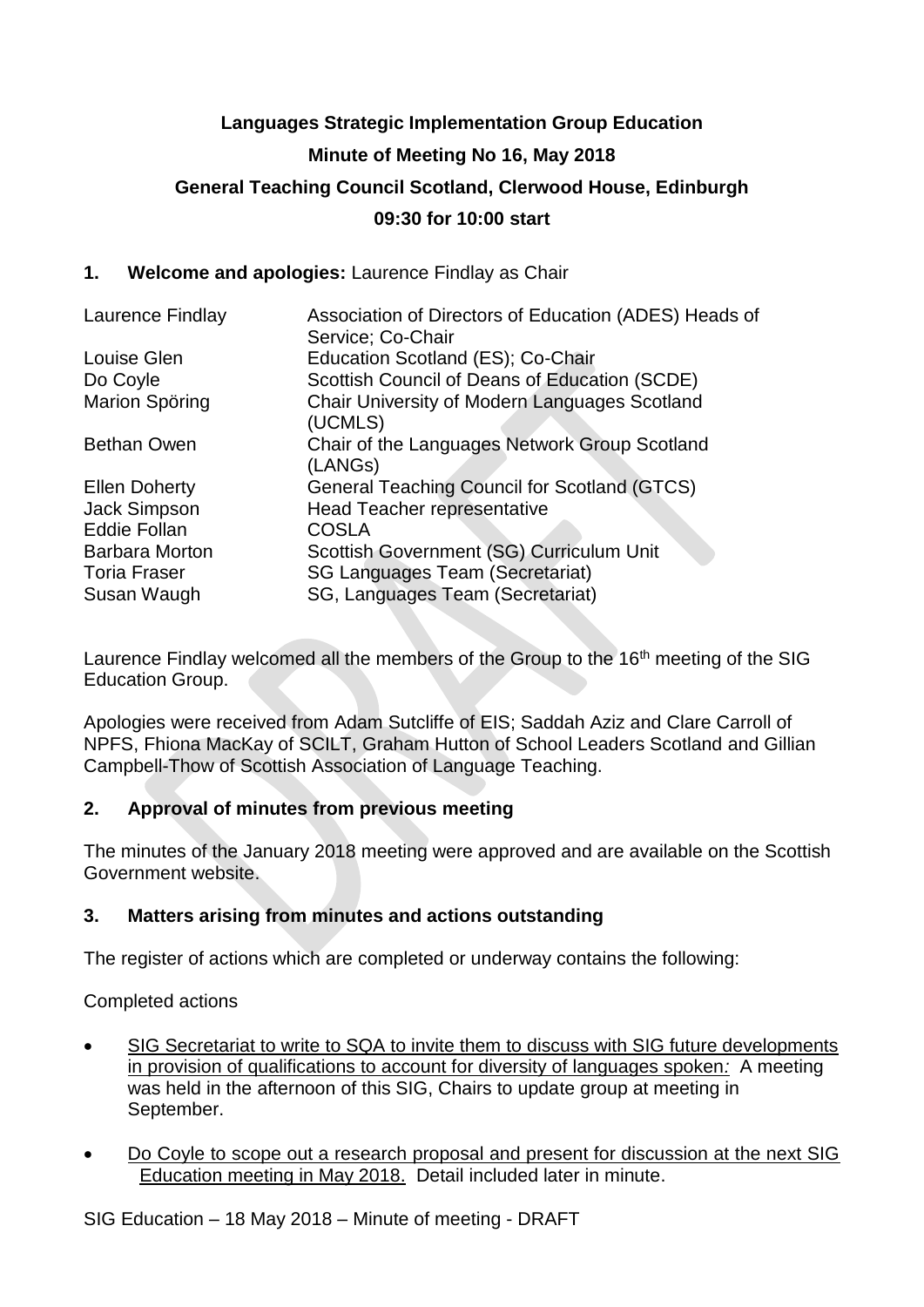- To have as a substantive item at the SIG Education meeting in May a discussion about the key variables which should be measured as part of longitudinal research into the impact of 1+2 language learning. A workshop session was taken as part of this meeting. Detail included later in minute.
	- At the last meeting it was agreed that SCDE Language Group would provide an update to this meeting around the promotion of the National Framework for Languages. Do Coyle provided an update to the group as set out below –

## **SCDE Languages Group Report -** <https://www.nffl.education.ed.ac.uk/>

The NFfL - National Framework for Languages (Teacher Education) is now ready for piloting by all the ITE providers and educators across Scotland. The website for the NfFL not only contains the Framework but also two tools to be experimented and refined throughout this forthcoming academic year. The two tools consist of LEAP -a portfolio for use by student teachers during their ITE programme and beyond; and LENS a resource which links key research studies to core elements integral to 1 + 2 with the aim to support languages development in schools. The SCDE Languages Group development plan is designed so that each ITE institution will focus on different aspects of the NFfL during the pilot year. An overarching question shared by the group is: How does engagement with NFfL influence ITE practices in Scotland? Each university has defined their own specific subquestions for a focus within individual programmes. In addition, the SCDE has sought guidance from the SIG to enable a broader research agenda to be formulated. Valuable discussions took place at the SIG meeting around two significant areas: Teacher Development and Pupil Experience. The notes for this meeting are available as a report which will be circulated to all Local Authorities alongside an update on the NFfL. The main themes to emerge from the discussion suggest further research in the following areas: progression (both learner and teacher); exploring alternatives to traditional language routes; teacher career trajectories in terms of their competences, expectations and pedagogic understanding; the role of the CEFR, defining successful language learning classrooms; strategies for teacher development; pupil transition from primary to secondary which assures language progression; sustaining motivation and real-world learning,; and the development of CfE pluriliterate global citizens. Action for the SCDE Languages Group: (i) to ensure wider circulation of the website and resources during the next school year to prepare for a major event in summer 2019; (ii) Circulation of the Report to Local Authorities – especially ensuring those who funded the work; (iii) development of the internal research each university has agreed to engage in with their student teachers throughout this forthcoming year with regular updates to SIG; the agreement of a research agenda to enable the SCDE to seek external major research funding.

Professor Do Coyle, Chair in Languages Education & Classroom Pedagogies, Moray House School of Education

SIG Education link to wider Education Governance review. SIG Chairs will provide an update on presentation to SBTE at the next meeting (May 2018) and next steps. Chairs provided an update on their presentation to SBTE and explained that to ensure that the primary teacher workforce is sufficiently trained will require a career long approach. The presentation and minute of meeting were circulated prior to the meeting. The group discussed the need for pathways to enable dual registration and other flexibility and agreed to encourage these pathways.

**Action: Chairs to seek to meet with individual members of Strategic Board of Teacher Education to have further discussion. SIG Secretariat to seek a meeting initially with Chair of SCDE.** 

SIG Education – 18 May 2018 – Minute of meeting - DRAFT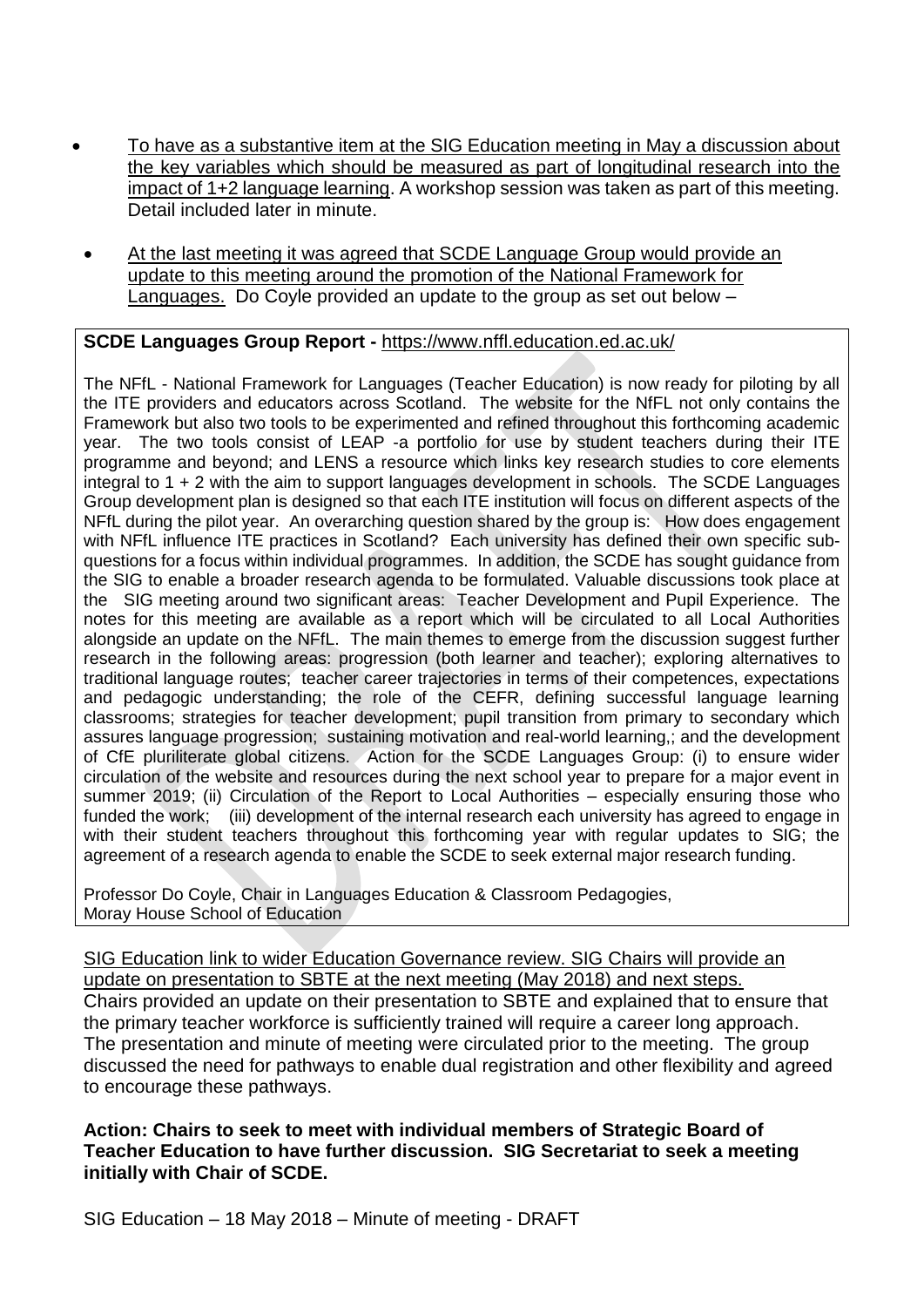## **Action: Local authorities to be encouraged to provide places for dual registered NQT and to offer CLPL and career pathways to enable current teachers to seek dual registration.**

Actions underway

#### Action: SIG Chairs to invite representative of Maths group to present on Maths Week Scotland at LANGs:

The meeting heard that this presentation will take place at LANGS meeting in June and that the LANGS Chair has received advice from the Making Maths Count Policy Manager regarding the best way to approach this initiative. LANGS will work with UCMLS and British Council to develop a campaign to raise awareness, linking to international week in November and existing languages day initiatives which are promoted through social media such as #Edinburghloveslanguages. Intention to build on these regional initiatives to develop a greater impact nationally and to use the social media hashtag #Scotlandloveslanguages to create momentum. LANGS chair to keep the group informed of progress.

SG secretariat to keep SIG Education members updated on LA survey process and results: A presentation of high level results was received at this meeting and detail of this can be found later in the minute. A more detailed paper is to be presented at the next meeting.

Outstanding actions

A timetablers' event to be organised by SLS meeting with ES and ADES. The meeting heard that contact has been made but this remains an outstanding item.

GTCS to report back to SIG Education with an update from the SBTE sub group on CLPL in primary and secondary. As meeting took place on the afternoon of 18 May, GTCS will provide feedback for next meeting.

Aspect review: The Secretariat will continue to keep the Group informed as we make progress with this. There is nothing new to report at this time.

Actions ongoing

SIG members to consider attendance at SIG engagement meetings: The Secretariat informed the Group that the next SIG Engagement meeting is due in September. A smaller working group with Employer Organisations called 'Languages and Developing the Young Workforce' (DYW) is working to agree high level messages for the employer and which the members would host on their websites. The Group heard that the DYW regional boards, through the RICs, focus on local engagement and cross-cutting themes including STEM and equalities. The Group agreed that the 1+2 language community need to work with DYW which is key to building relationships between employer groups and schools.

Record of actions: Chairs asked members to submit a note of their activity for this Record and stressed the importance of this document in creating a bank of evidence to use for the Implementation Plan report. A meeting regarding the shape of this year's report held follow this SIG.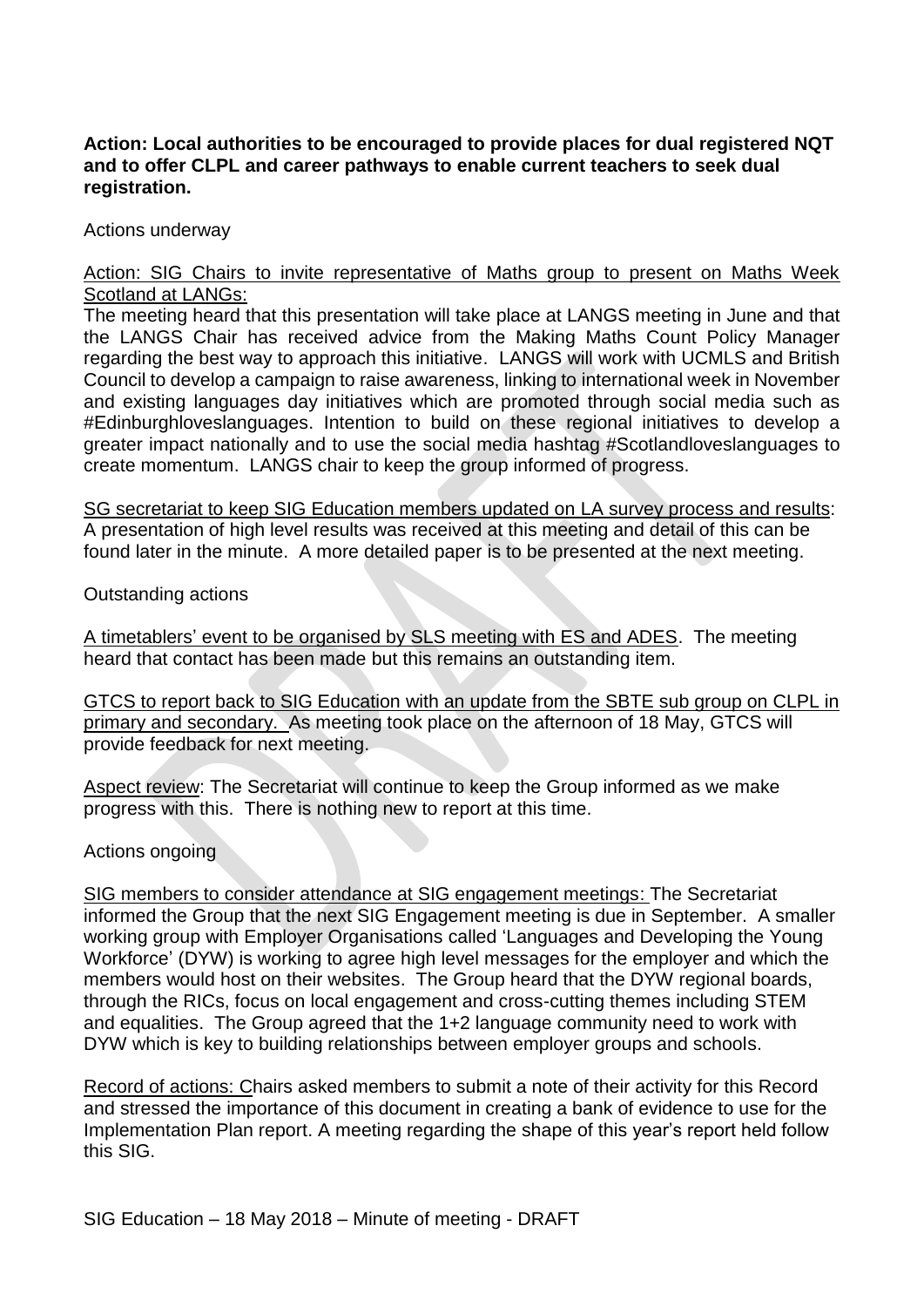Regional Improvement Collaboratives (RICs) SG Secretariat to update the meeting with further information on the shape and role of RICs for discussion: This item will remain on the agenda while the RICs become established.

## **4. Presentation – findings from 2017-18 LA Survey**

Louise Glen provided an overview of the 2017-18 LA survey results, through a PowerPoint presentation. The group heard that over 90% of primary schools are reporting that they are providing the L2 entitlement. Initial indications were that a much lower percentage of secondary were respecting the entitlement to end of S3 and that this is at least in part due to curriculum models which allow languages to be dropped at the end of S2. Other likely reasons cited by the Group included staff shortages. It was agreed by the Group that a significant focus on the secondary sector is now required and that the Group would develop further engagement with the secondary sector to ensure that they respect full entitlement of languages to end of S3.

The Group discussed key words which would support deeper analysis such as correlation between primary and secondary; picture by LA; urban and rural split

*Editor's note post meeting: as it was described that the survey was only completed shortly before this meeting updated information will be disseminated in due course.*

For the 2018/19 exercise a series of potential questions were noted:

- I. To repeat the same question of secondary BGE that is in this year's survey so as to track change over time.
- II. To ask if L3 is on the continuum in primary or is it delivered as a project.
- III. To ask the names of secondaries and their cluster.
- IV. To ask whether schools have accessed Pupil Equity Funding for languages and if so for a description as to how it is being spent.
- V. To ensure BSL question is included next year to see growth over the years.
- VI. To ask LA how they are measuring impact of their activity.

**ACTION: SIG members to agree a new programme of engagement with secondary which will include amongst other things a focus on entitlement to end S3.**

**ACTION: SIG secretariat to work with SG Analysts to consider how best to gather information by SIMD for 2018-19.**

## **ACTION: ADES Chair to prepare a letter to share the messages with Directors of Education in order to get their impressions.**

## **ACTION: An update on the results is to be provided for the next COSLA meeting.**

## **5. Consultation – GTCS seeking members' views on review of ITE entry requirements**

Charlaine Simpson from GTCS provided an overview of progress so far and sought views of the Group as to what should be included in the consultation. It was agreed that a prerequirement of a language national qualification on entry to primary ITE would not be correct; that the current residency requirements for secondary modern language teachers

SIG Education – 18 May 2018 – Minute of meeting - DRAFT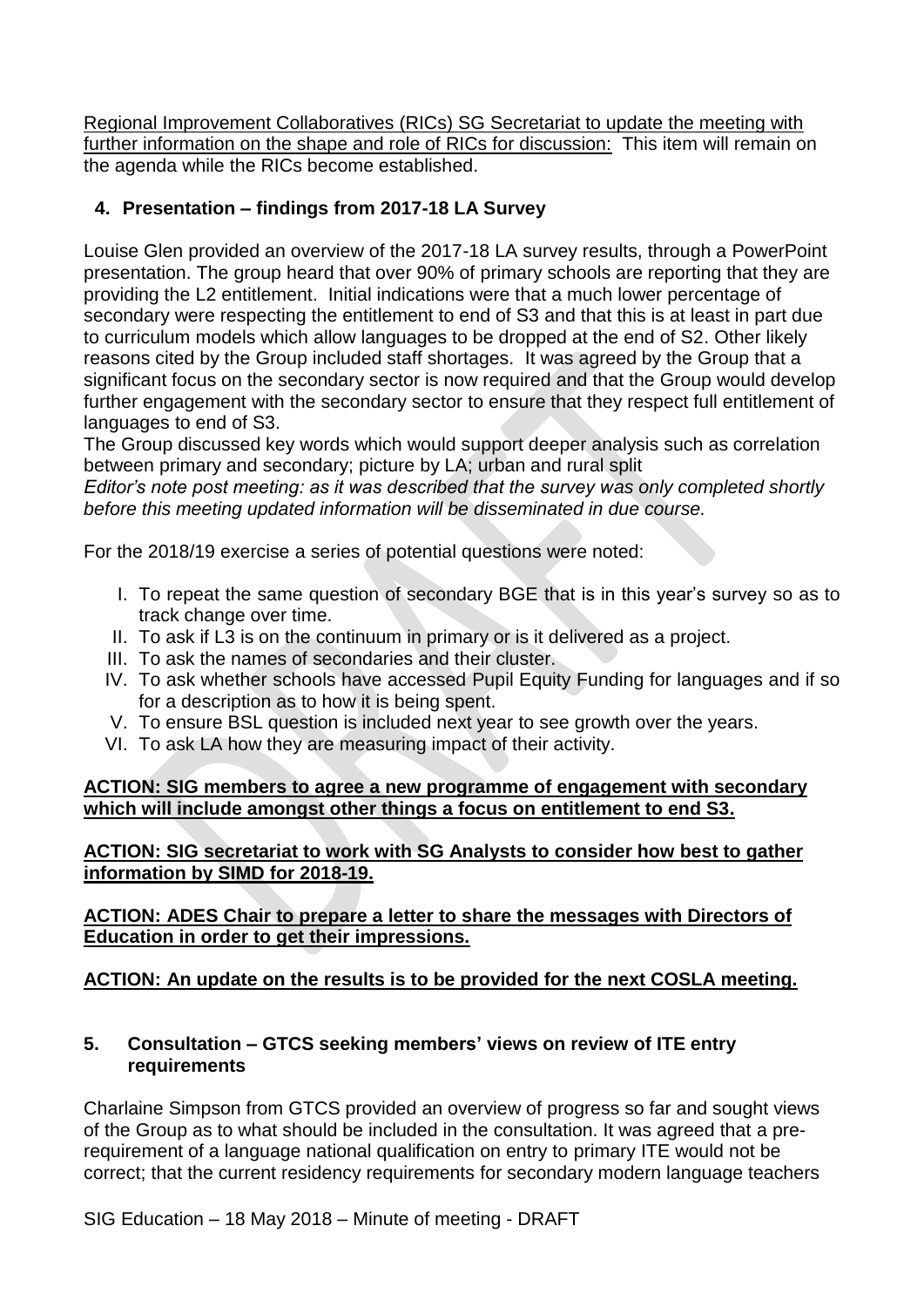should not be lowered below six months and that different pathways of recruiting teachers should be considered. The excerpt of the memorandum which was shared at the meeting is attached to this minute. It was noted that the residency requirement for the first language has already been reduced from nine to six months. The Group agreed that the residency requirement is important for the teacher to grow as a linguist and to benefit from the richness of experience in the country. The meeting agreed that key to this work was to increase flexibility without diluting quality and not to reduce residency of the first language below six months.

## **6. Workshop – longitudinal research**

## **Summary of the research discussion from Do Coyle**

#### **The Group is supportive of this research and discussed two potential strands and agreed a way forward as follows:**

| <b>Strand</b>                                                                      | <b>Research Themes</b>                                                     |
|------------------------------------------------------------------------------------|----------------------------------------------------------------------------|
| <b>Teacher</b>                                                                     |                                                                            |
| <b>Development</b>                                                                 | <b>Subject Knowledge and Skills</b>                                        |
|                                                                                    | Investigation into effectiveness of alternatives for developing and        |
|                                                                                    | sustaining linguistic competence and related skills: identifying skills    |
|                                                                                    | required at different stages and types of teaching possible; professional  |
|                                                                                    | linking and visits for language skill development and support, defining    |
|                                                                                    | professional skills entry/exit points                                      |
|                                                                                    | <b>Pedagogic Knowledge and Skills</b>                                      |
|                                                                                    | Implications of positioning languages within the broader national and      |
|                                                                                    | transnational educational curricula; engaging in a critical examination of |
|                                                                                    | the effectiveness of innovative classroom pedagogies; exemplifying what    |
|                                                                                    | 'good' language teaching and learning looks like; defining learner and     |
|                                                                                    | learning (successful) progression in terms of a growth model, attitudinal  |
| <b>Pupil</b>                                                                       | shifts and (pluri)literacies                                               |
| <b>Experiences</b>                                                                 |                                                                            |
|                                                                                    | Investigating 'quality' learning over time                                 |
|                                                                                    | Pupil perspectives, measures of progression, transitions (e.g. changing    |
|                                                                                    | schools, languages)                                                        |
|                                                                                    | <b>Nature of pupil learning</b>                                            |
|                                                                                    | What are the implications of and for: developing growth mindsets,          |
|                                                                                    | language learning and language using; whole school approach; external      |
|                                                                                    | linking.                                                                   |
|                                                                                    | <b>Motivation and anxiety</b>                                              |
|                                                                                    | Understanding how and why motivation might be sustained including the      |
|                                                                                    | role of home and community; exploring anxieties around language            |
|                                                                                    | learning                                                                   |
|                                                                                    | <b>Pupil identities and attitudes</b>                                      |
|                                                                                    | Investigation into how and why language learning might contribute to       |
|                                                                                    | defining global citizenship and other sensitive areas such as tolerance    |
|                                                                                    | and sustainability                                                         |
| Having defined the research agenda, next steps are as follows:                     |                                                                            |
| 1. Prioritise the themes and design the overarching research study as a proposal   |                                                                            |
| Investigate the role of RICS/SG/ charities and funding councils for creating<br>2. |                                                                            |
| funding/tender                                                                     |                                                                            |